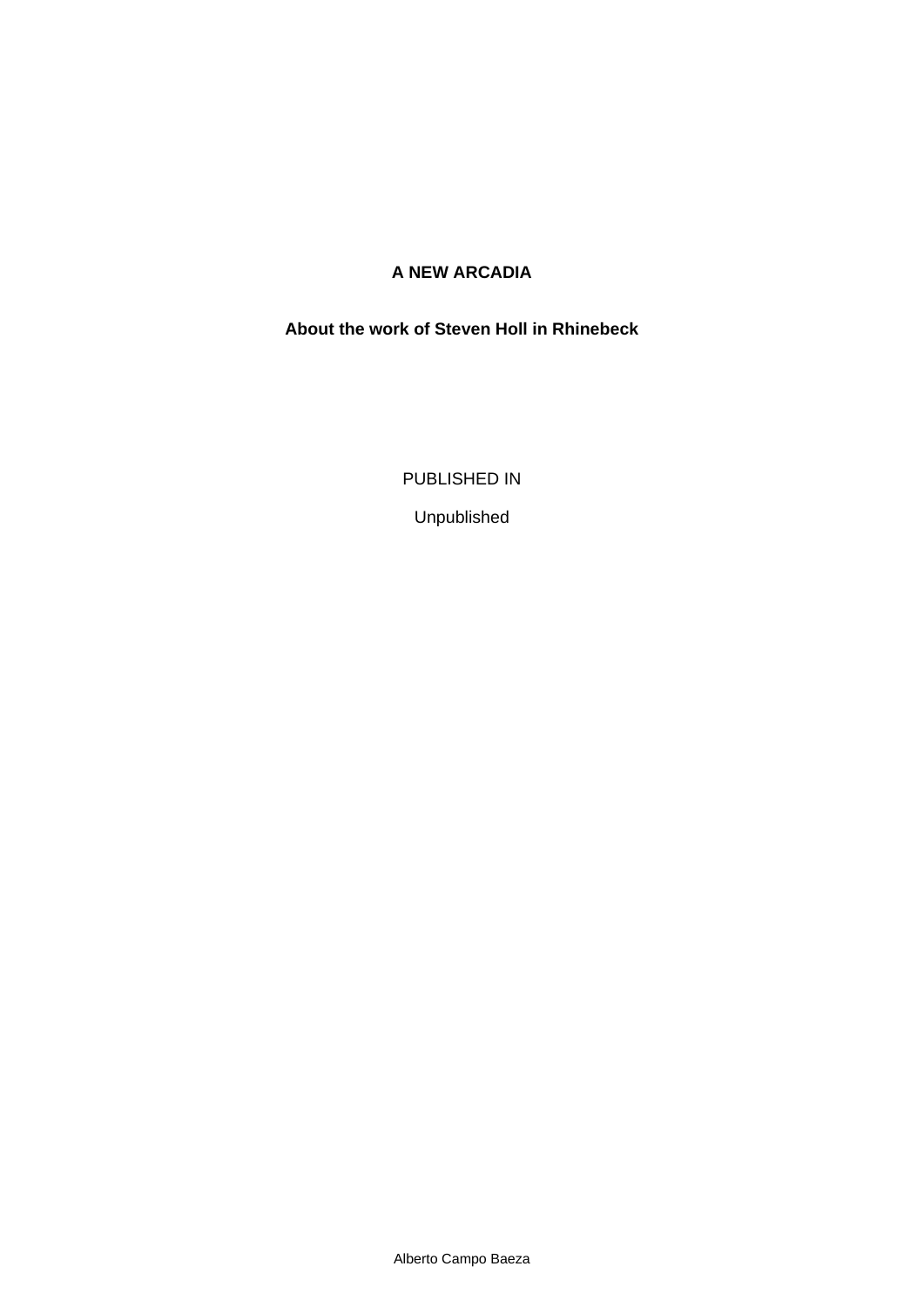### **A NEW ARCADIA**

About the work of Steven Holl in Rhinebeck

The work of the extraordinary American architect Steven Holl could be summarized in the set of pieces that he has built near New York, in Rhinebeck, a place that looks like a paradise, an Arcadia. Because that, an Arcadia is what really is that nature in which our architect has implanted his pieces. A set of "classic" pieces of the highest order. The Master investigates on various spatial themes in each of them.

The Oxford dictionary defines Arcadia as "relating to an idyllic country scene or way of life origin from Arcadia, a region of Southern Greece"

In classical literature Arcadia is defined as *locus amenus*. The first who mentions Arcadia is Virgilio in *Las Bucólicas*: "Arcadia as a lost world of idyllic charm". From Ovidio to Petrarch, from Cervantes to Gongora, they all talk about it. And Goethe in his *Italian Journey*, and Nietzsche in *All too human*.

Giorgione paints the Arcadia in his *Tempest*, and Nicolás Poussin in his *Et in Arcadia ego* [Les bergers de L'Arcade]. Although Steven Holl prefers to link these pieces to a luminist architecture represented by *The Moonlight* painting by Washington Alston of 1819, today at the Fine Arts Museum in Boston.

"Today, the freedom to embrace spatial energy has the potential to bring the joy of innovative architecture to anyone" and he finishes with "A new Luminist architecture could inspire Works of experimental light and spatial energy that simultaneously preserves and nourishes the natural landscape crucial for our future".

And with these ideas, he has set up this new Arcadia.

Can an artist create his own world? Can an architect build his own environment, and inhabit it and enjoy it? This is what many of our master's did: Soane builds his own house in London, which we now know as a house-museum. And Melnikov is not far behind him with his house in Moscow. And how can we not mention here Le Corbusier's cabanon?

With that same quality, the quality of the masters, Steven Holl has created his own paradise, his Arcadia in Rhinebeck, near New York.

In the past I wrote about the small number of plays written by William Shakespeare to justify the small number of projects I've built. And Steven Holl, with only his Works in Rhinebeck, could go down in history, that's how good they are!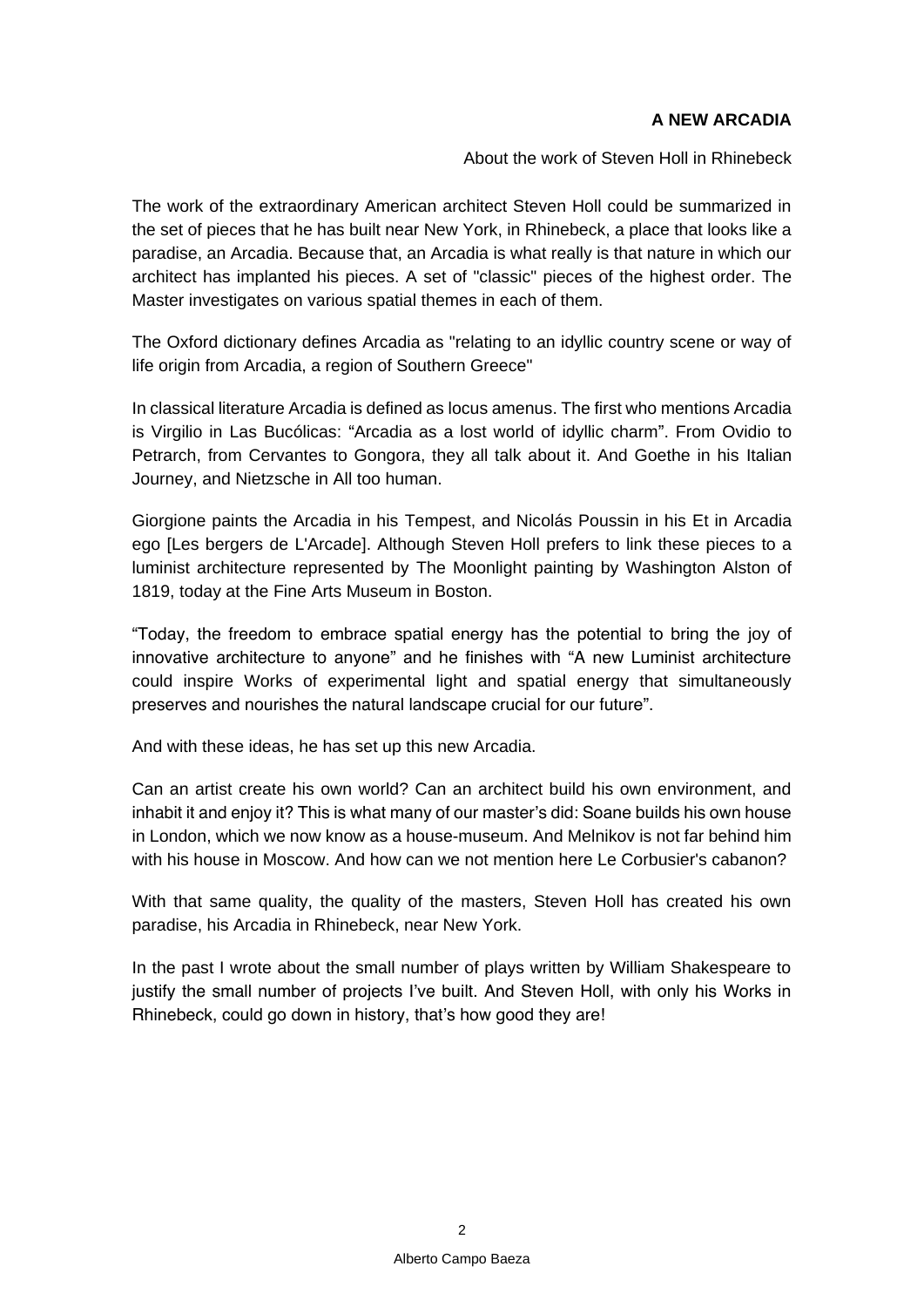### **EX OF IN HOUSE**

Rhinebeck, New York 2015- 2016.

INTERSECTION. Because that is what this piece is, a wonderful intersection of spheres, of parallelepiped spaces with spheres. When we see the models, the rigor of the operation is even better understood.

From the entrance, through an incredible wooden sphere, to the opposite corner at the top, with the floor and the dihedral in transparent glass on the circular traces.

The photographs available are incapable of translating the conceptual and luminous clarity that these constructed spaces have. Steven Holl rightly points out that these are spaces to be lived in the interior.

The image of Steven Holl in the spherical space while the project was in construction is very beautiful, in that image, as it appears on the cover of the Korean magazine *Soongsil University Hyungnam Hall* of Seoul, the raw structure is shown before being covered.

It seems incredible that so many things can be said with so little. This is really a "less is more".

In his book he defines himself like this:

The Ex of In House explores a language of space, aimed at inner spatial energy strongly bound to the ecology of the place - questioning current clichés of architectural language and commercial practice. The house is a built manifestation of the research and development project Explorations of "IN" under development at Steven Holl Architects since June 2014.

The house was made almost entirely from raw materials by the builders, crafting solid mahogany window and door frames, a mahogany stair and birch plywood walls. There is no use of sheetrock. The spherical intersection space was also crafted in curved, thin wood layers. All-natural oiled wood and plywood interior finishes are part of the Arte povera materiality and economy of this place of wabi-sabi.

Among the many models, model No. 5 expresses very well what he has built, beautiful and clear. Or the stunning drawing on page 15 titled "spherical intersections"

And, when the architect, trying to explain the function, tells us: "The house has not bedrooms but sleeps five people comfortably", our memory asks: do you remember the bedroom in the Farnsworth House by Mies or in the Ville Savoy by Le Corbusier? Well, me neither. And indeed, who would need to.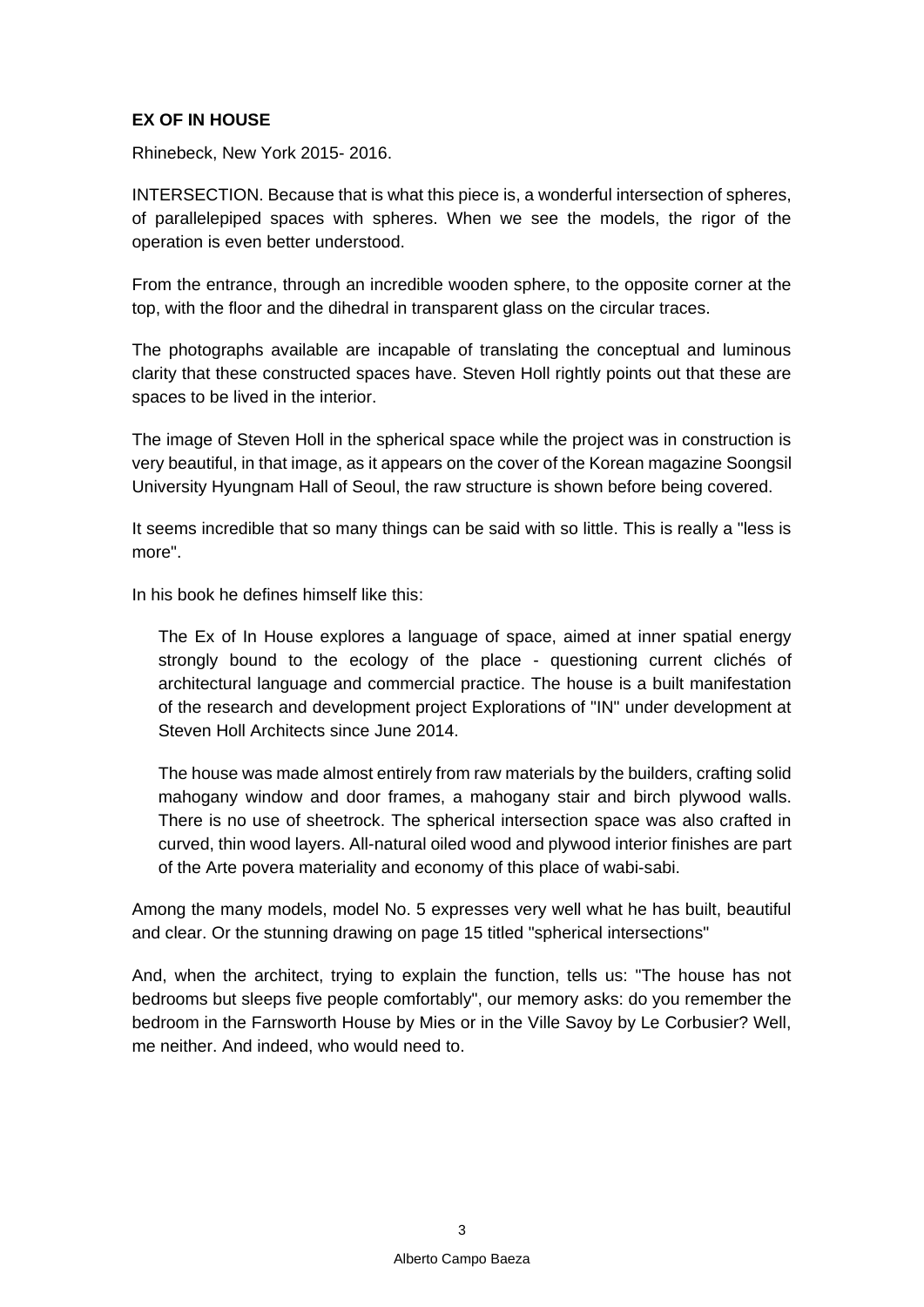The lesson on the spherical space, most likely learned from the Pantheon in Rome, is recited here with other dimensions and with other music, and the result is very beautiful and universal. I think this piece will pass (it should have already happened) to the History of Architecture.

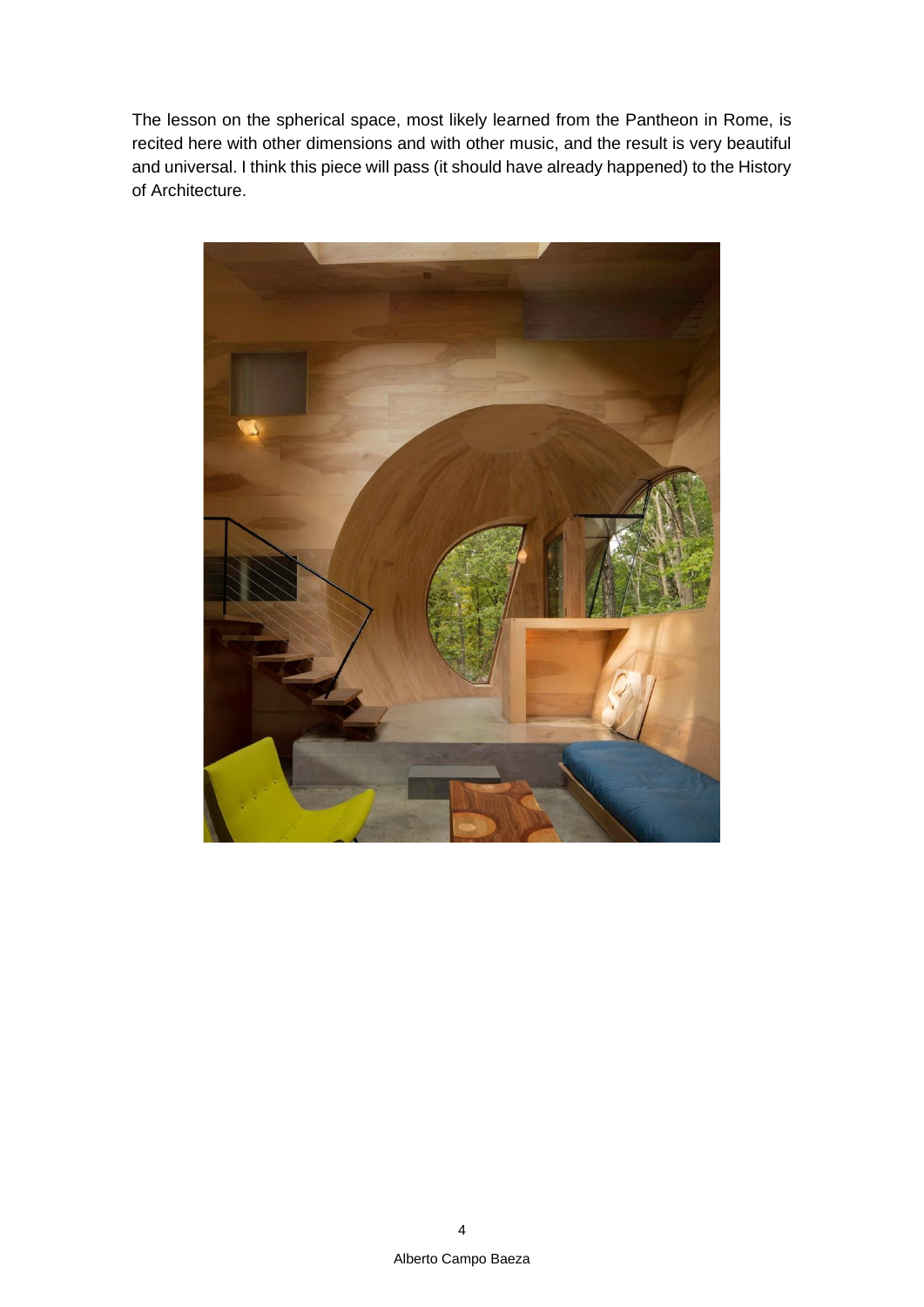# **T 2 RESERVE**

Rhinebeck, New York 2014- 2016.

ADDITION. If the previous piece was an intersection operation, this one is an addition operation. The Architect transforms a hunting hut by adding 7 steeples of light, achieving very beautiful spatial results. He refers to them as "metaphysical foundation" and I think he's right. He excavates the corners with ancient wisdom, transforming "trihedral of darkness" into "trihedral of light". Where there would be more darkness, he adds more light.

Black on the outside, white on the inside. This is the house where students live and work, which Steven Holl significantly calls reserve.

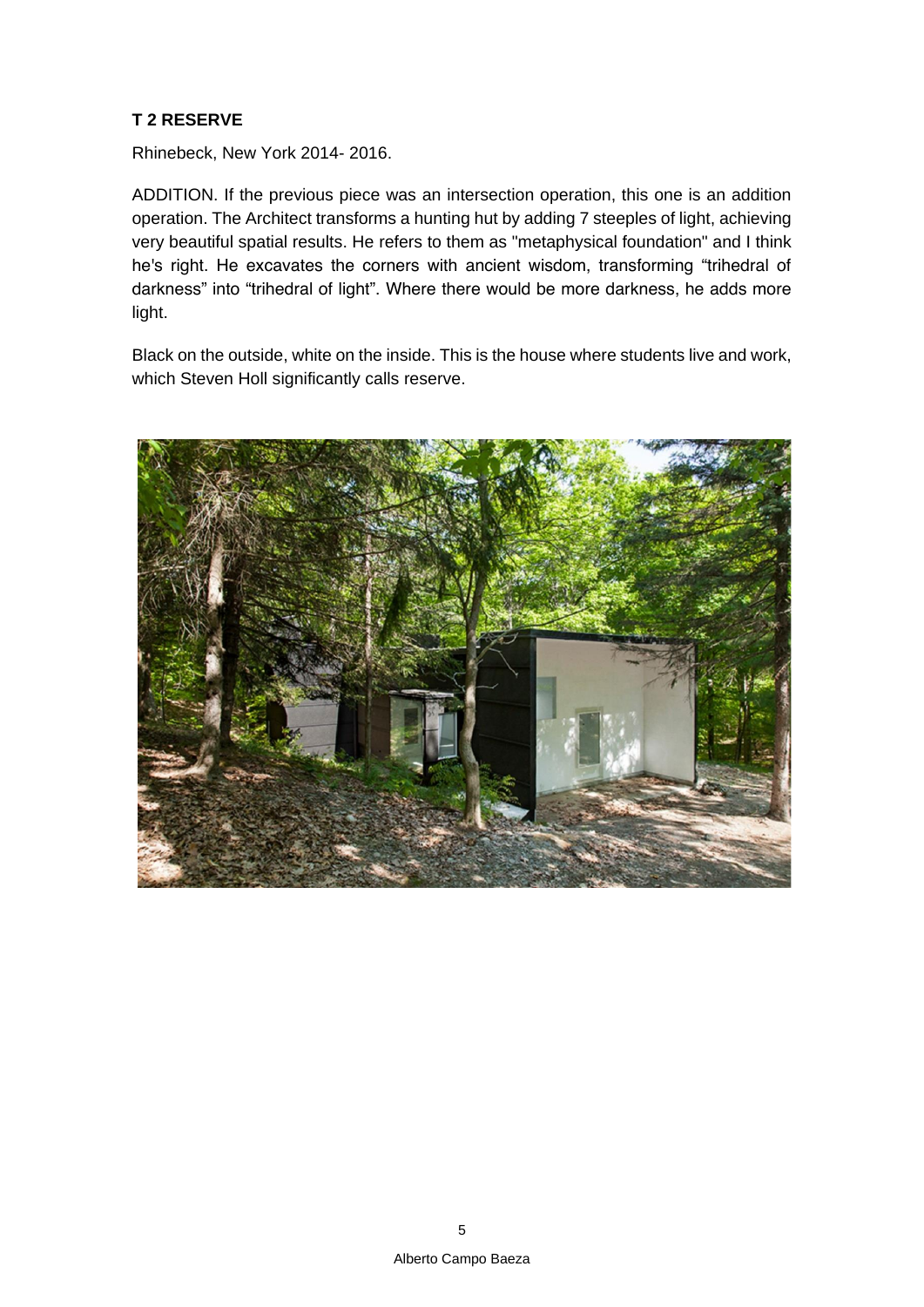# **LITTLE TESSERACT**

Rhinebeck, New York 2001.

This is the house where Steven and Dimitra live with their daughter, Io. An incredible piece, a simple cube with a triangle of light at the top. A structural intervention on an existing piece

The architect describes it like this:

A hollow charcoal cube is warped by distorting forces opening a triangle of light from above. This cubic wooden structure is linked by an exoskeletal steel "L" to an existing stone "U."

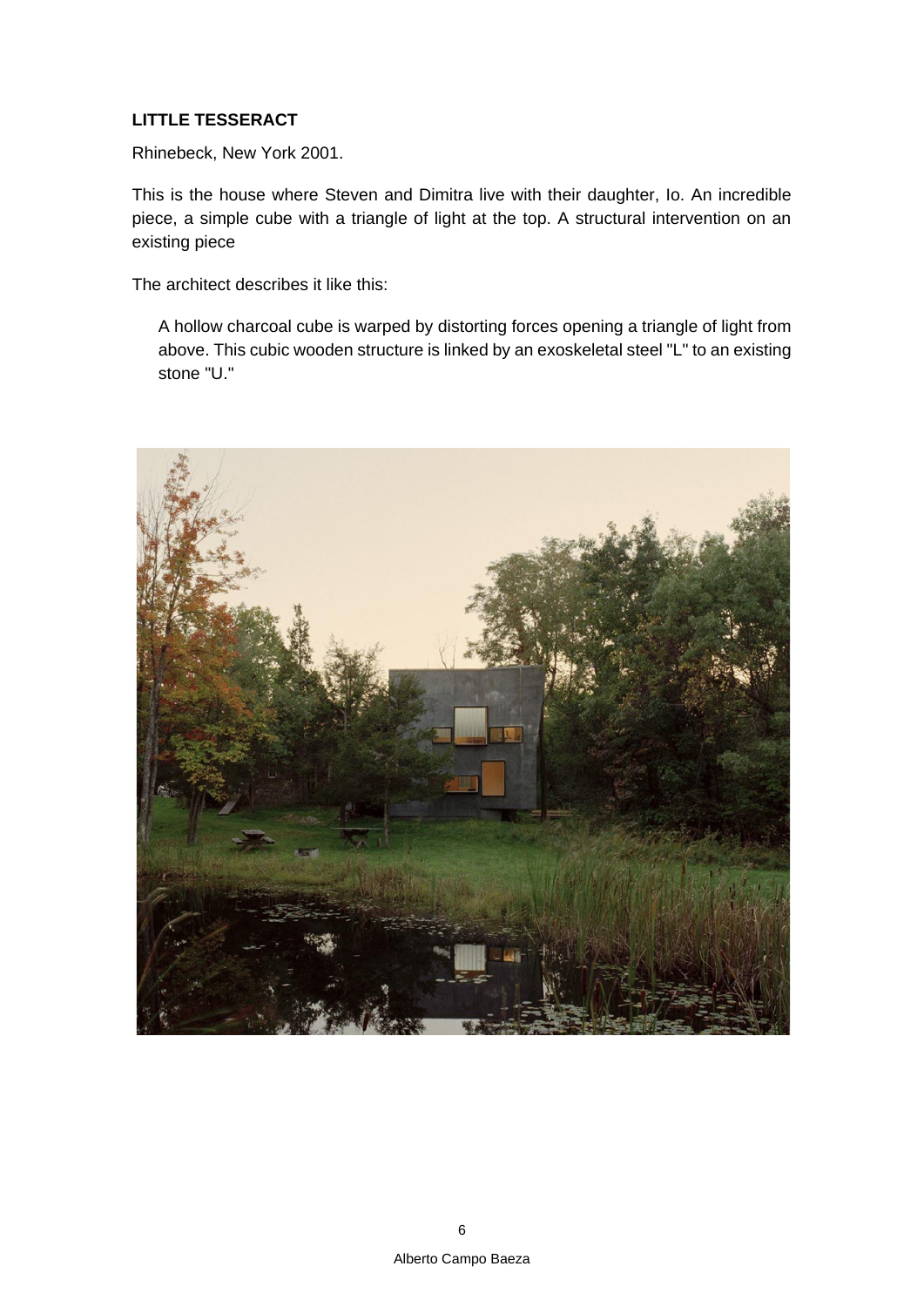#### **T SPACE GALLERY**

Rhinebeck, New York, under construction.

In this project he sculpts the "trihedral of darkness" with light one more time. And he uses as a reference the images of the Basque sculptor Eduardo Chillida who made that same operation inside a mountain. Here, the dialogue between shadows and light is more alive, more visible, more architectural. He breaks all the "trihedrals of darkness" to flood them with light. What Bernini masterfully did in his Baroque architecture, drunk in forms, is done here by Steven Holl, also masterfully, in a very precise and concise way.

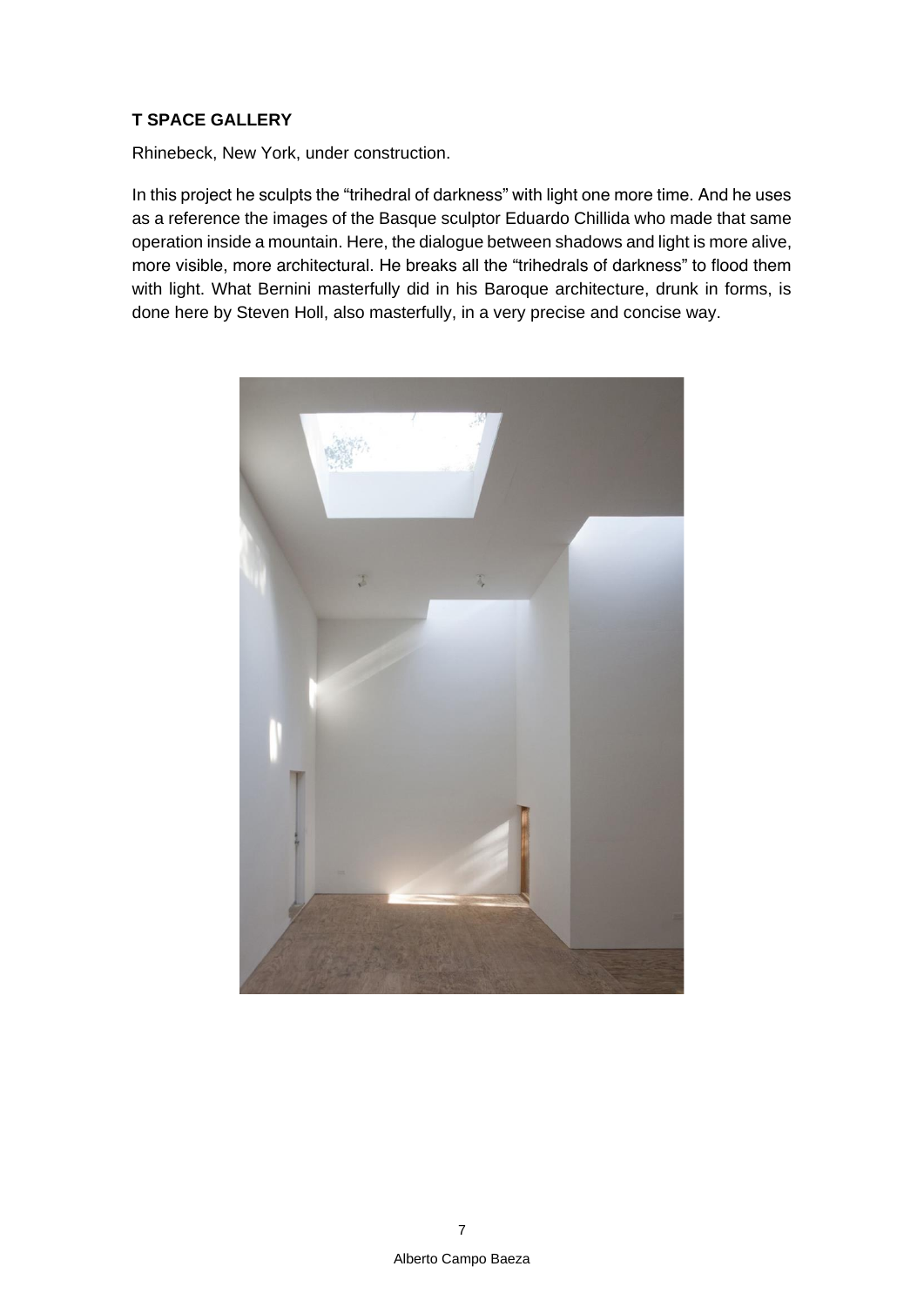#### **REFUGE. ROUND LAKE HUT**

Rhinebeck, New York 2001.

Of small dimensions, as if it were a small observatory facing the landscape, here is where the master retires to, isolated, think, draw and paint, to be in silence. The hut of watercolors "in solitude".

As if it were the Abbot Laugier's cabin, the piece floats in the forest like a dream come true. It is easy to understand that here, our architect can concentrate (very well) to generate new and deep architectural thoughts.

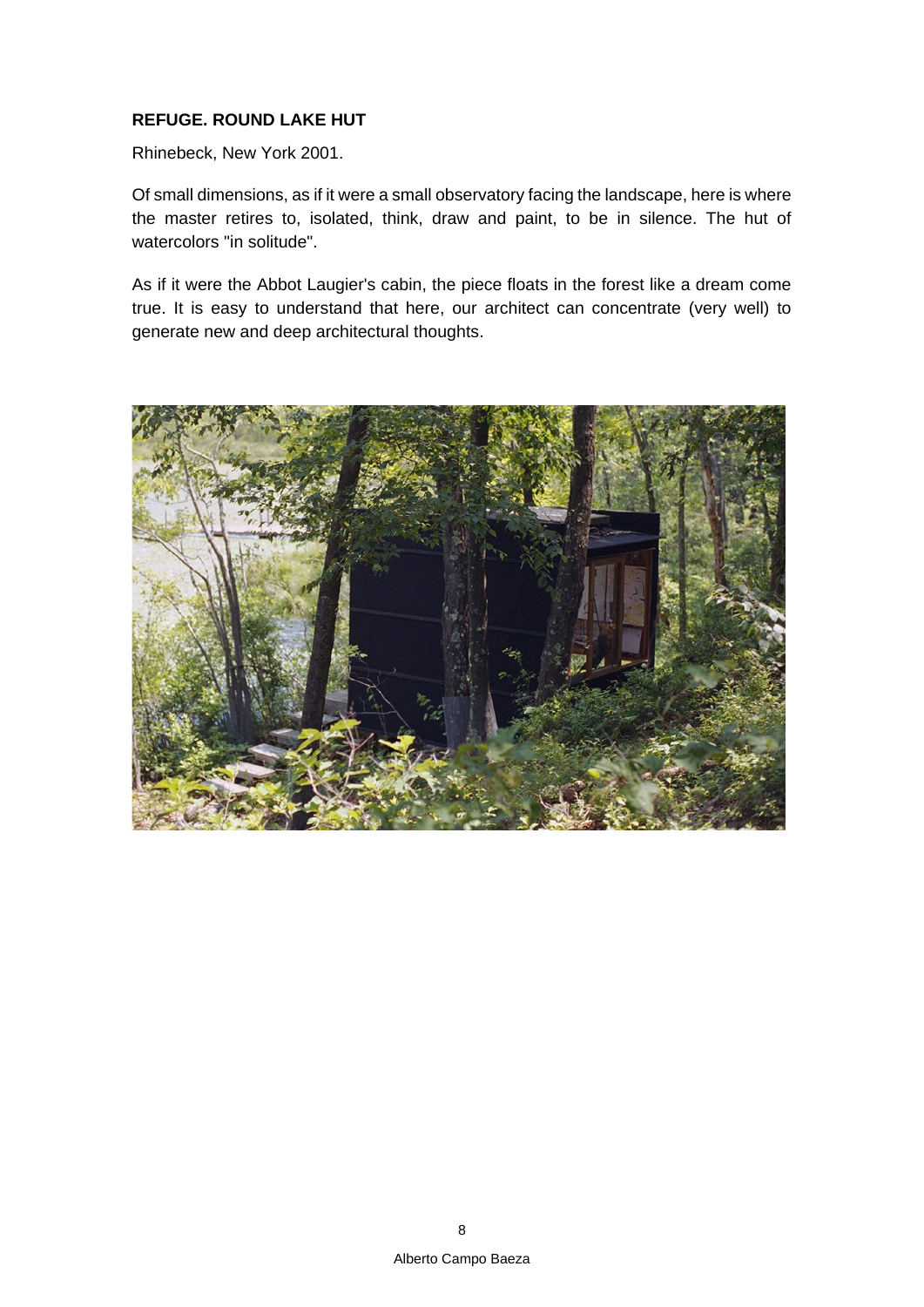# **ARCHITECTURAL ARCHIVES AND RESEARCH LIBRARY**

Rhinebeck, New York 2019.

The new building for the archives of our architect's Foundation is, once again, a "very Steven Holl" and beautiful piece. One can only imagine the enormous joy that will bring being able to consult and study his original watercolors, drawings and models.

The archive includes over 1,200 models, 3,300 books, 20,000 individual watercolors and assorted furniture, artwork, correspondence, drawing sets, material samples and photographs. The new building will also serve students of the Foundation's summer architecture residency, which takes place in the month of July and is already housed on T2 Reserve.